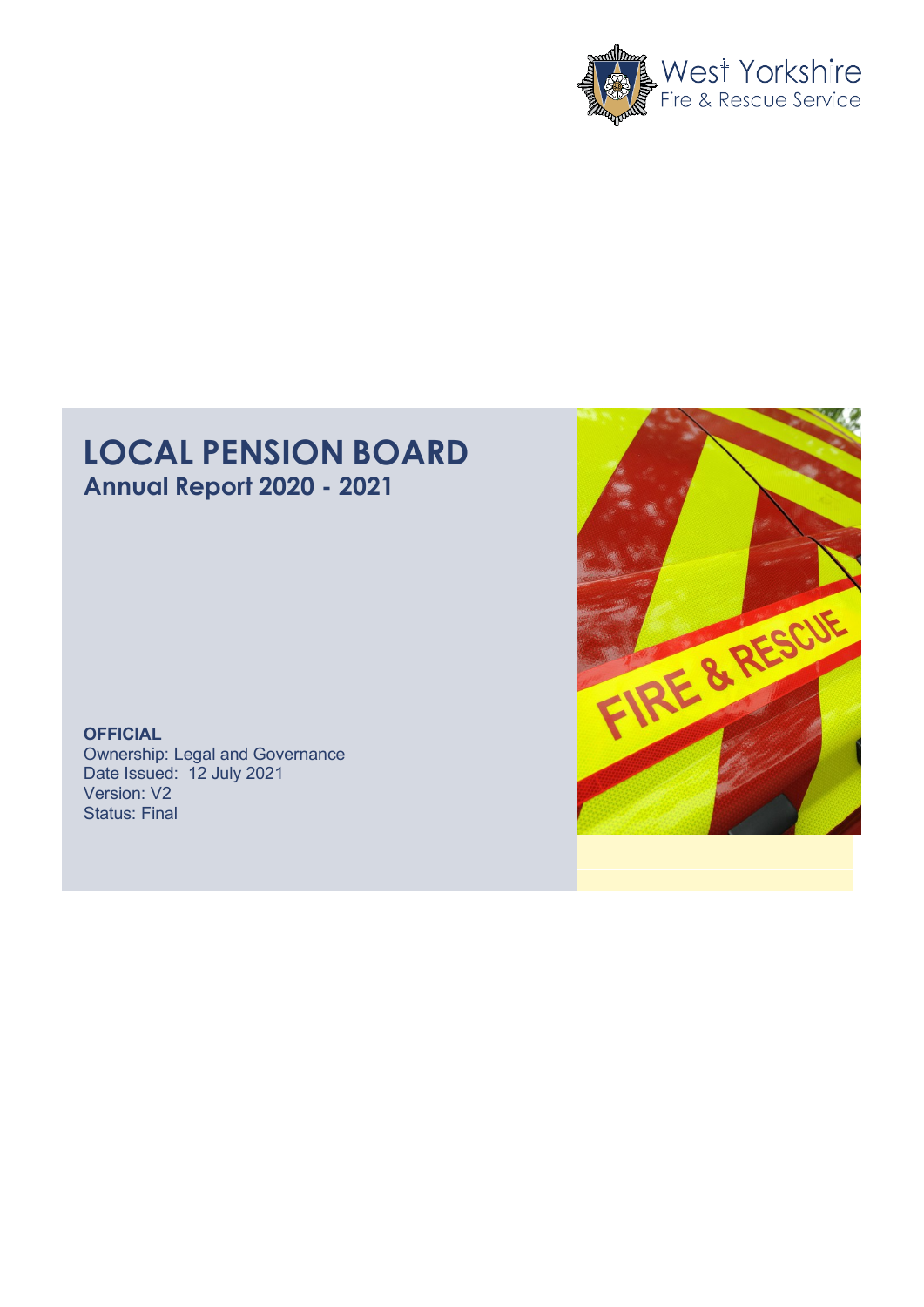# **Revision and Signoff Sheet**

### **Change Record**

| <b>Date</b> | <b>Author</b> | <b>Version</b>          | <b>Comments</b>                                                                                                            |
|-------------|---------------|-------------------------|----------------------------------------------------------------------------------------------------------------------------|
|             |               | $V1 - initial$<br>draft | To submit to Local Pension Board for<br>final comment and recommendation for<br>approval to HR Committee on 9 July<br>2021 |
|             |               | $V2 - final$            | To submit to HR Committee for formal                                                                                       |
|             |               | version                 | ratification 9 July 2021                                                                                                   |

#### **Reviewers**

| <b>Name</b>        | <b>Version Approved</b> | <b>Position</b>      | Organisation | <b>Date</b> |
|--------------------|-------------------------|----------------------|--------------|-------------|
| Nicola<br>Houseman |                         | Committee<br>Manager | <b>WYFRA</b> | 23/04/21    |

### **Distribution**

| <b>Name</b>                          | <b>Position</b> | Organisation                                |
|--------------------------------------|-----------------|---------------------------------------------|
| <b>Local Pension</b><br><b>Board</b> |                 | West Yorkshire Fire and Rescue<br>Authority |
| Human<br>Resources<br>Committee      |                 | 9 July 2021                                 |

# **Document Properties**

| <b>Item</b>         | <b>Details</b>      |
|---------------------|---------------------|
| Document Title      | LOCAL PENSION BOARD |
| Author              | Administrator       |
| Creation Date       | 10 July 2020        |
| <b>Last Updated</b> | 23 April 2021       |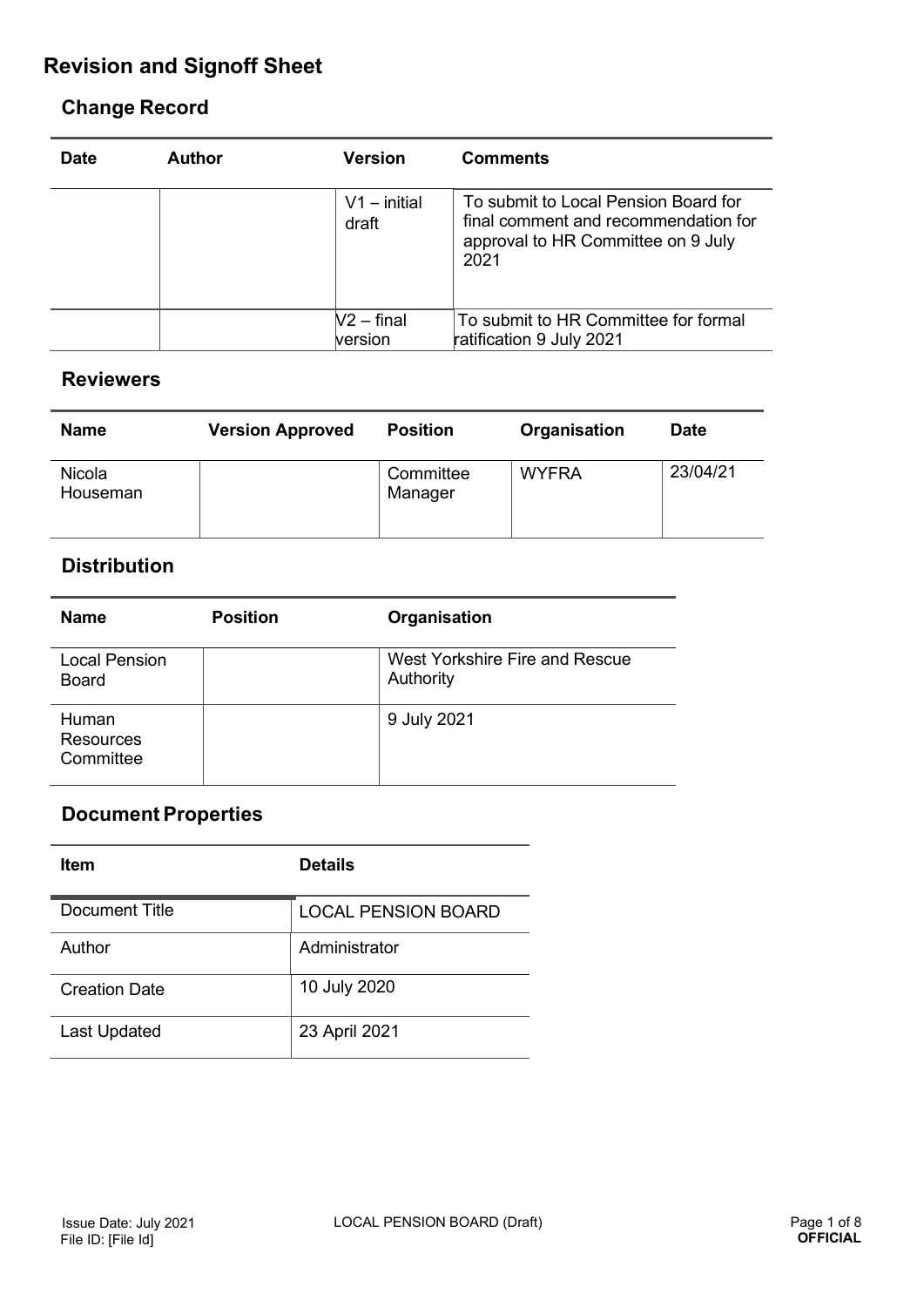# **Contents**

### **Contents**

| $\overline{\mathbf{1}}$ |                                                                                     |  |
|-------------------------|-------------------------------------------------------------------------------------|--|
| $\overline{2}$          |                                                                                     |  |
| $\mathbf{3}$            | Work undertaken by the West Yorkshire Fire and Rescue Authority Local Pension Board |  |
| $\overline{\mathbf{4}}$ |                                                                                     |  |
| $5\phantom{1}$          |                                                                                     |  |
| 6                       |                                                                                     |  |
| $\overline{7}$          |                                                                                     |  |
| 8                       |                                                                                     |  |
| 9                       |                                                                                     |  |
| 10                      |                                                                                     |  |
| 11                      |                                                                                     |  |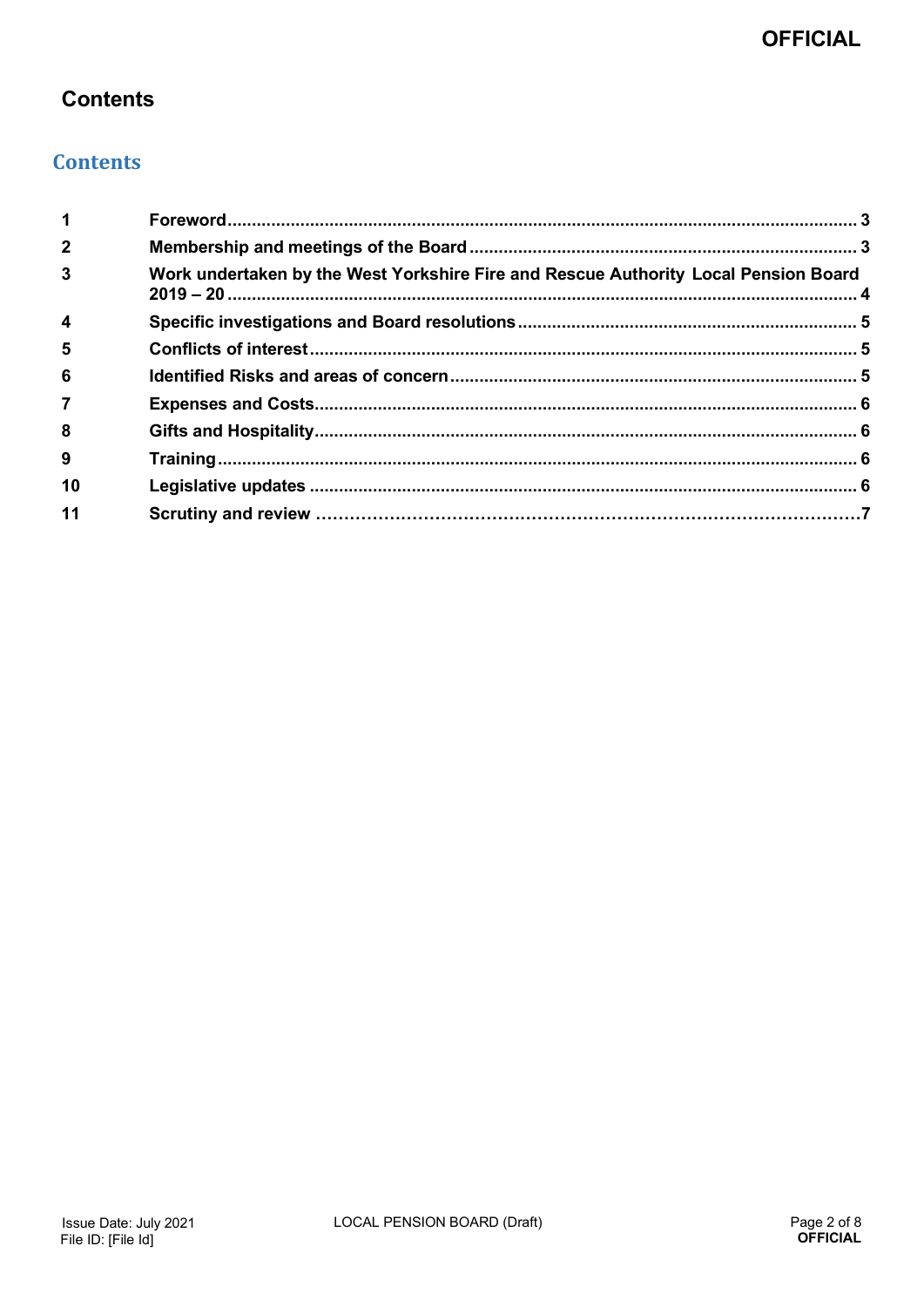# <span id="page-3-0"></span>**1 Foreword**

The purpose of this Annual report is to provide a source of information about the status of West Yorkshire Fire and Rescue Authority Local Pension Board for Scheme members and for the Scheme Manager together with a summary of issues considered in the relevant period (1 April 2020 – 31 March 2021)

In accordance with Section 5 and s.30 (1) of the Public Service Pensions Act 2013 and Regulation 4A of the Firefighters' Pension Scheme (Amendment) (Governance) Regulations 2015, the West Yorkshire Fire and Rescue Authority Local Pension Board was established in February 2015 to provide advice on the effective and efficient administration and management of the various firefighter pension schemes.

[The Local Government Pension Scheme for Green Book employees is monitored by a separate Local Pension Board established by the West Yorkshire Local Government Pension Scheme and does not form part of this Annual Report].

The Report includes commentary on the following;

- A summary of the work undertaken by the Local Pension Board during 2020 21
- Detail of areas investigated and how these areas were dealt with
- Any conflicts of interest and how these were managed
- Any identified risks and other areas of potential concern
- Any expenses and costs incurred by the Board
- Gifts and hospitality received by members of the Board
- Training for Board members
- **Breaches**
- Scrutiny and review

Information has also been categorised in parts of this Annual Report on the basis of the following Classifications

| Classification | Action             |
|----------------|--------------------|
|                | Outstanding        |
|                | Partially complete |
|                | Complete           |

### <span id="page-3-1"></span>**2 Membership and meetings of the Board**

2.1 The West Yorkshire Fire and Rescue Authority Local Pension Board comprises 6 members as follows (as approved by the Full Authority on 26 June 2020);

3 x Scheme Member representatives (Paul Drinkwater, Chris Lawton (Chair) and Jim Davies FBU) 3 x Scheme Manager representatives (Councillors Peter Harrand and Angela Wenham and John Roberts CEx/CFO) (plus Non-voting Officer Adviser(s) as appropriate)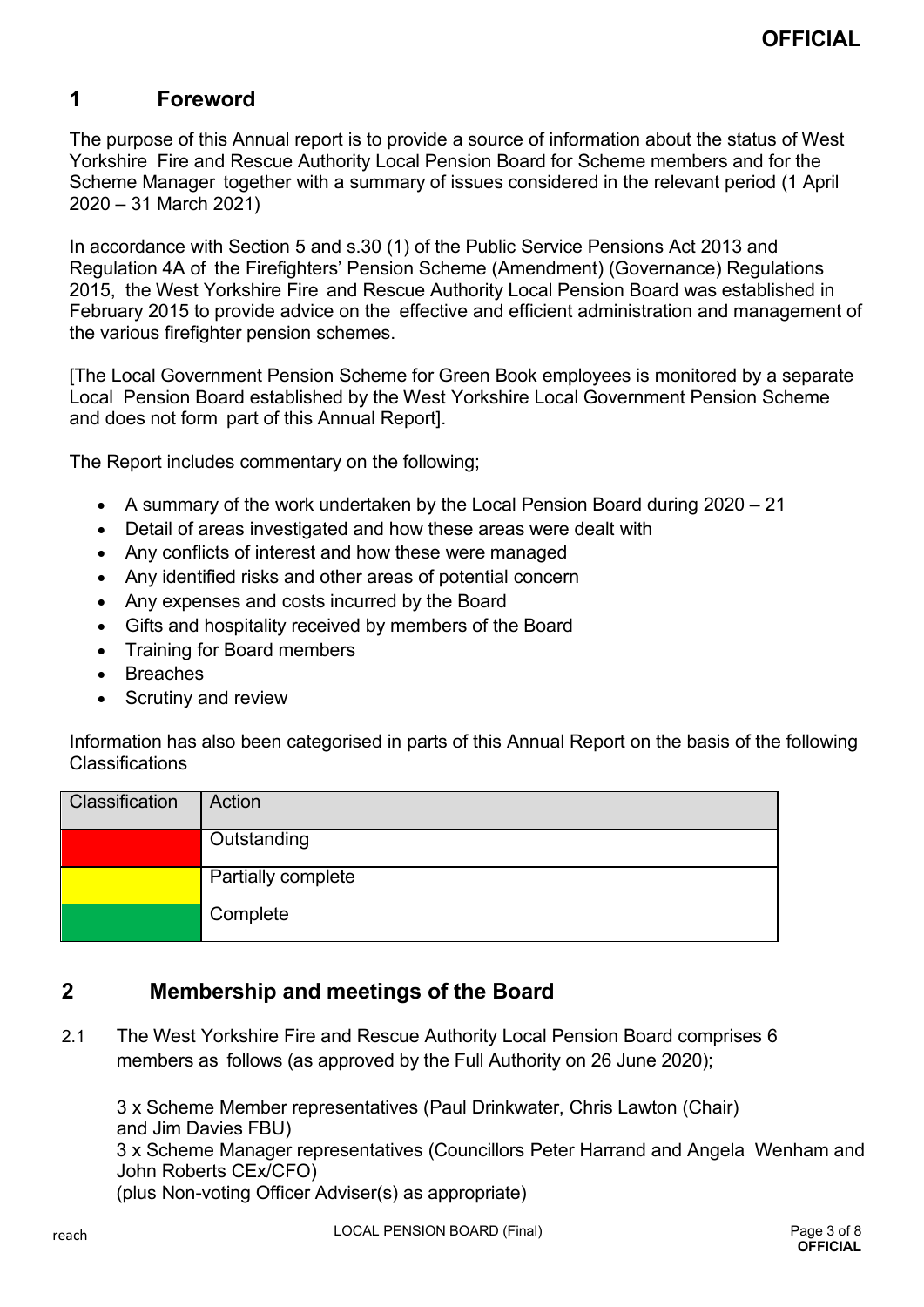- 2.2 The Board has met on 3 occasions in the 2020 21 year. There was an attendance of 82.4% during the period in question.
- 2.3 One of the Scheme Manager representatives, Councillor Angela Wenham, had resigned her position as Leeds City Councillor and consequently from membership of the Fire Authority. The Local Pension Board carried a Scheme Manager vacancy with effect from 22 March 2021.

#### <span id="page-4-0"></span>**3 Work undertaken by the West Yorkshire Fire and Rescue Authority Local Pension Board 2020 – 21**

- 3.1 The work undertaken by the Board during the course of the year has been defined by the extant Terms of Reference (initially approved at the 24 June 2016 meeting of the West Yorkshire Fire and Rescue Authority).
- 3.2 Appointment to the Pensionable Pay working group at the behest of the Local Government Association and appointment to the Scheme Advisory Board's Benchmarking and Effectiveness Committee
	- Chris Lawton (Scheme member representative Chair)
- 3.3 During the period 1 April 2020 30 June 2021 the following items were considered by the Board;
	- Updates on the work with the national Scheme Advisory Board (SAB) & its subcommittee (Ensuring the effectiveness of the Local Pension Board)
	- Pension Fund Key Performance Indicators and corporate risks
	- Discretions made by the Scheme Manager
	- Annual benefit statements (including Annual Benefit Survey 2020)
	- Annual review of Terms of Reference
	- Pension Risk Register (with update for COVID19 risks)
	- Compliance deadlines and Breaches Register
	- Response to SAB survey 2019 on effectiveness of Local Pension Boards (including West Yorkshire position statement)
	- Equalisation of Guaranteed Minimum Pension (GMP)
	- Pension Ombudsman sample cases
	- Legislative updates
	- Firefighter Pensions England bulletins
	- Response to The Pensions Regulator survey 2020 and completion of The Pensions Regulator self-assessment questionnaire
	- Response to LGA Administration Strategy consultation
	- Impact of COVID19 on pension services and mitigations (including Protected Pension Age)
	- Update on Government position regarding Qualifying injury adjusments (to reflect COVID19 deaths)
	- McCleod / Sargeant decision and proposed remedy including application of immediate detriment guidance
	- Application of the O'Brien ruling on the Retained Duty System (Modified) scheme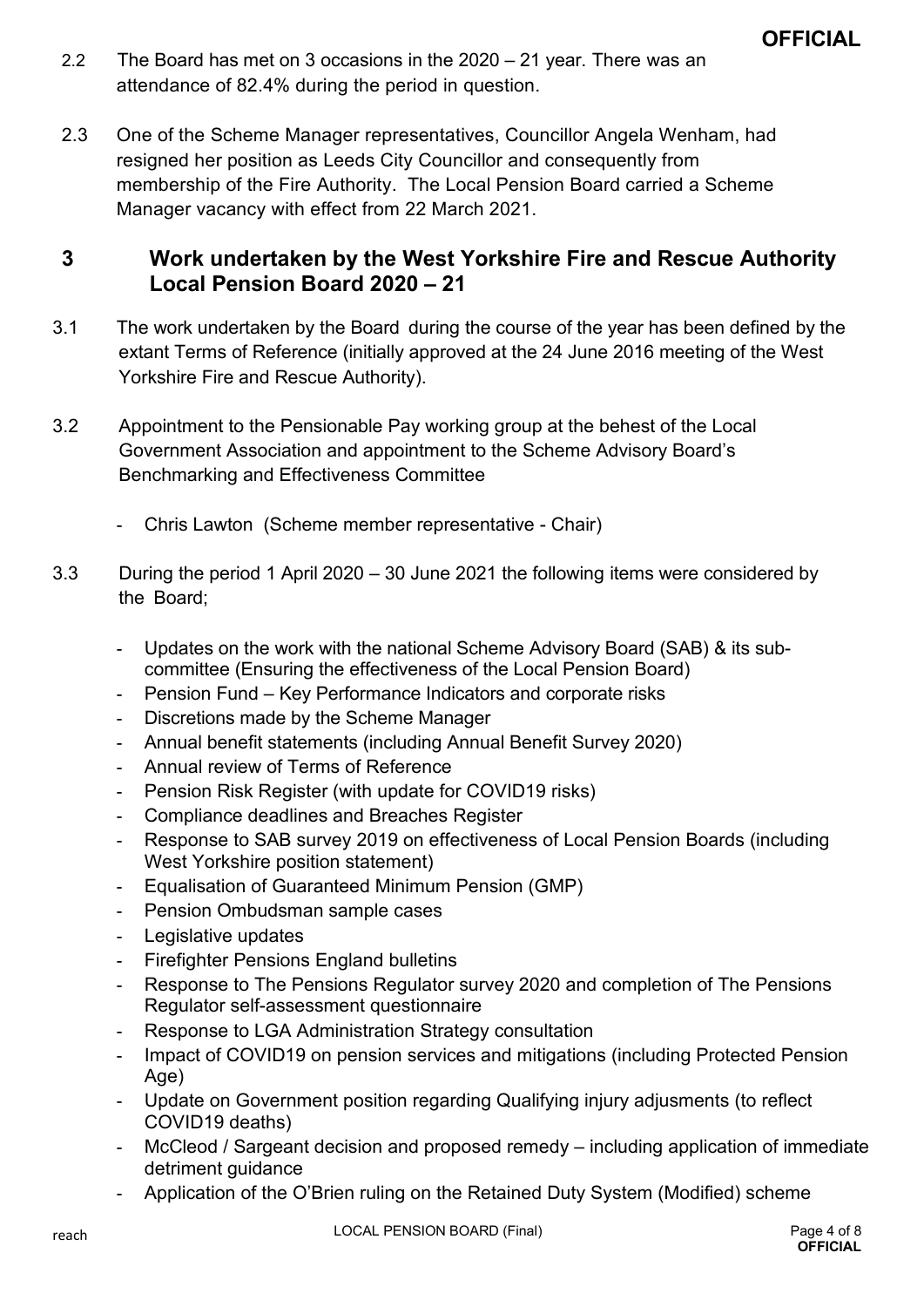- 3.4 The Activity report (submitted to each meeting) includes detail on the number of;
	- pension scheme members across the various schemes
	- number of new scheme members
	- retirees
	- pensioner members
	- deferred members
	- IDRP stage 1 and 2 complaints
	- Opt-outs
	- Pension estimates requested / processed
	- Compliance and complaints
- 3.5 Each agenda also includes the following standing items;
	- legislative update (see section 10.)
	- scrutiny and review (including discretions, breach and risk registers)
	- Pensions ombudsman cases (see section 9.)

#### <span id="page-5-0"></span>**4 Specific investigations and Board resolutions**

4.1 A summary of the areas considered during 2020 – 21 which warranted further investigation and action and the relevant outcomes are detailed in the table below.

| Meeting            | Summary                                                                                                      | Outcome / resolution                                                                                          | <b>Status</b> |
|--------------------|--------------------------------------------------------------------------------------------------------------|---------------------------------------------------------------------------------------------------------------|---------------|
|                    |                                                                                                              |                                                                                                               |               |
| 28 January<br>2021 | Gap analysis of The<br><b>Pensions Regulator</b><br>(TPR) self-<br>assessment results                        | To be submitted to the next<br>subsequent meeting of the<br>Board (considered at 23<br>April 2021 meeting)    |               |
|                    | Benchmarking of<br>scheme members<br>with other FRS' and<br><b>Local Government</b><br><b>Pension Scheme</b> | To be included in future<br>Acitivty reports (with<br>additional information on<br>gender and dual contracts) |               |

#### <span id="page-5-1"></span>**5 Conflicts of interest**

- 5.1 As statutorily required, members of the Local Pension Board complete a Declaration of Interests. The register is maintained by the West Yorkshire Fire and Rescue Authority Committee Services section. Members of the Board reviewed their Declarations in July 2020.
- 5.2 There have been no declarations made by any member, adviser or attendee at any meeting of the Board during the relevant period.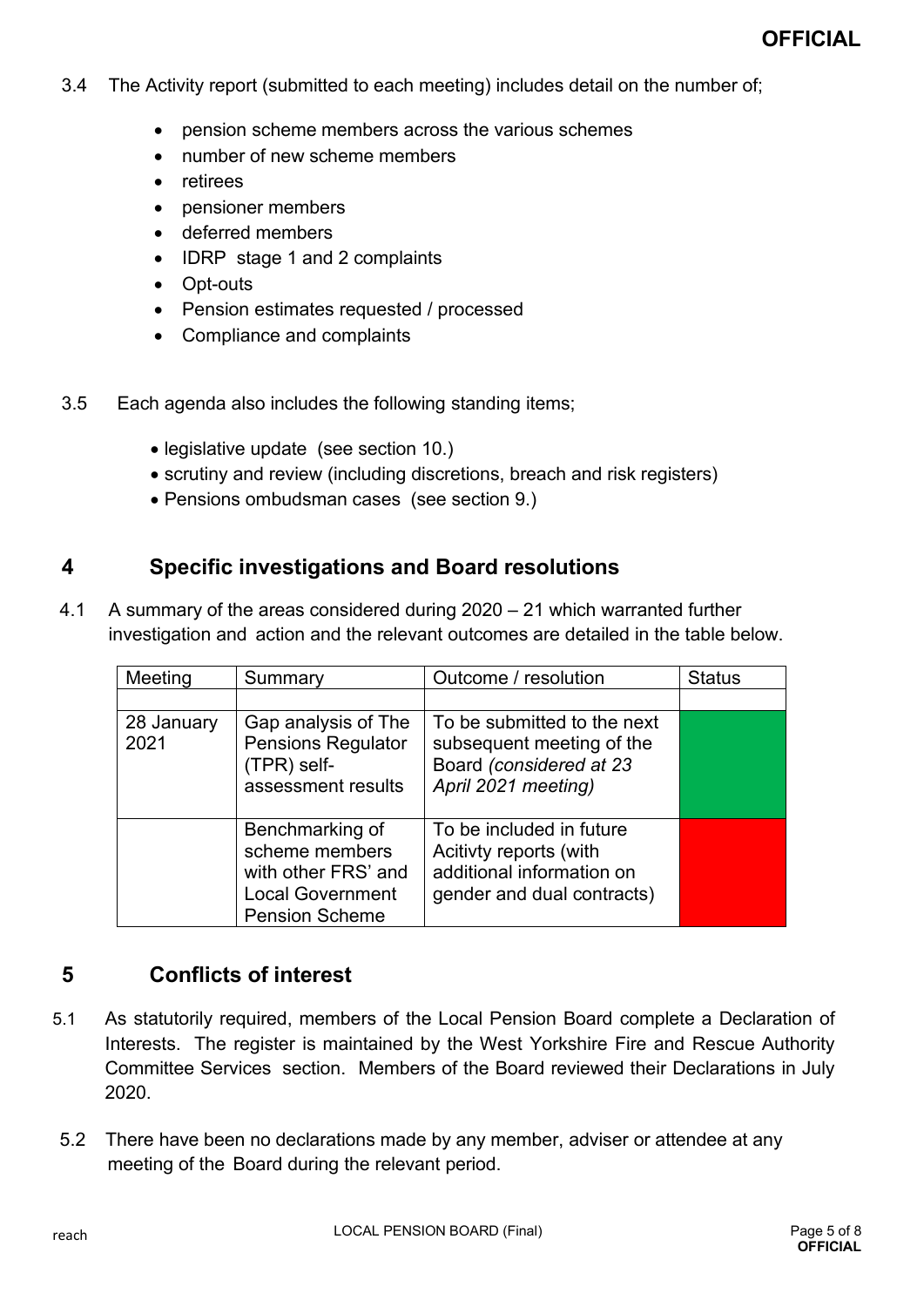# <span id="page-6-0"></span>**6 Identified Risks and areas of concern**

#### 6.1

| Meeting            | Summary of risk                                                                   | Outcome / resolution                                                                                                                                                                                                                                                                                           | <b>Status</b> |
|--------------------|-----------------------------------------------------------------------------------|----------------------------------------------------------------------------------------------------------------------------------------------------------------------------------------------------------------------------------------------------------------------------------------------------------------|---------------|
|                    |                                                                                   |                                                                                                                                                                                                                                                                                                                |               |
|                    | 24 July 2020 Impact of auto-<br>enrolment on<br>scheme<br>members /<br>membership | Advice given to Members                                                                                                                                                                                                                                                                                        |               |
| 28 January<br>2021 | McLeod and<br>Sargeant<br>$remedy -$<br>impact on<br>resources                    | <b>Full-time Pensions</b><br>Assistant post to be<br>advertised. Additional<br>payroll support required.<br>(Looking at options as to<br>whether someone is<br>employed on a fixed-term<br>contract or outsource the<br>work to a partner agenda<br>ie. Kirklees MC) - WYFRA<br>appointment made April<br>2021 |               |

### <span id="page-6-1"></span>**7 Expenses and Costs**

- 7.1 There has been no expenditure or costs incurred within the relevant period for the administration of the Board.
- 7.2 The Chair of the Board and Pensions Manager attended a free Public Sector Pensions webinar on 25 January 2021.

### <span id="page-6-2"></span>**8 Gifts and Hospitality**

8.1 There have been no declarations of gifts or hospitality received by Members of the Local Pension Board during the relevant period.

# <span id="page-6-3"></span>**9 Training**

- 9.1 It is a statutory requirement of the Public Service Pensions Act 2013 that members of the Local Pension Board should have the capacity to become conversant with, and develop a knowledge of, detailed related issues in order to effectively carry out their duties.
- 9.2 The following training has been provided during the course of the year to Local Pension Board members;
	- Pensions Regulator e-learning package
	- Monthly bulletins from LGA Pension Advisory Service
	- LGA National training programme update / refresher training